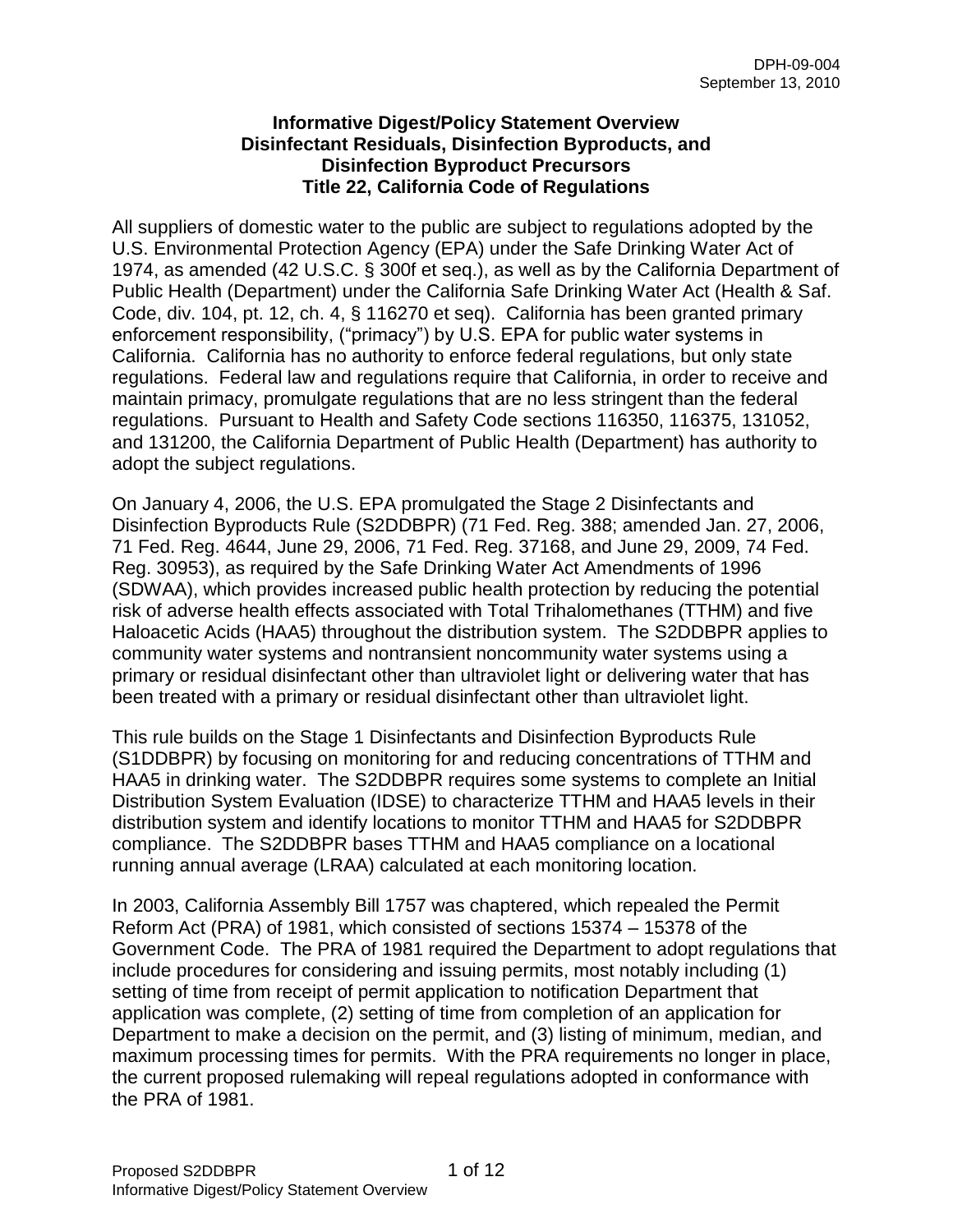On June 17, 2006, and September 1, 2006, the Department's regulations concerning Disinfectants/Disinfection Byproducts in Drinking Water (R-62-00) and Public Notification of Drinking Water Violations (R-59-01) became effective, respectively. As both regulations were in the rulemaking process concurrently, not all of the federal Public Notification Rule (65 Fed. Reg. 25982 (May 4, 2000)) requirements could be included in the Department's public notification regulations. The proposed rulemaking will include the remaining public notification and consumer confidence report requirements from the federal Public Notification Rule that relate to the federal S1DDBPR. The proposed rulemaking will also include, for clarity, a provision from the federal S1DDBPR on monitoring violations.

California currently requires community water systems and nontransient noncommunity water systems to monitor for TTHM and HAA5 in the distribution system, if the water systems (1) treat their water with a chemical disinfectant in any part of the treatment process or (2) provide water containing a chemical disinfectant. (Cal. Code Regs., tit. 22, div. 4, ch. 15.5, § 64530 et. seq).

Pursuant to federal primacy requirements and sections 116350, 116375, 131052, and 131200 of the Health and Safety Code, the Department proposes the below noted changes to title 22. In addition to these changes, the Department proposes a number of non-substantive changes, which are not described in detail below due to their minor nature. The non-substantive changes are to correct capitalization, grammar, punctuation, spacing, and use of acronyms, plurals, and italics; redesignate subsections and paragraphs; update reference to the outdated phrase "California Administrative Code"; and update or delete reference to outdated division, part, chapter, group, article, section, and table numbers.

## **Chapter 1, Article 1**

- Amend section 60001 (Department) to provide an alternate spelling of "Department" used in new and revised regulations and update the name of the state regulating agency.
- Amend section 60003 (Director) to update the name of the state regulating agency.

## **Chapter 1, Article 2**

Adopt article 2 (Monitoring and Reporting Requirements – Scope) and section 60098 (Monitoring and Reporting Requirements) to clarify what regulatory requirements are included in section 116275(c)(3) as monitoring and reporting violations.

#### **Chapter 4, Article 3**

• Repeal section 60430 (Processing Time) to conform to the repeal of the PRA of 1981.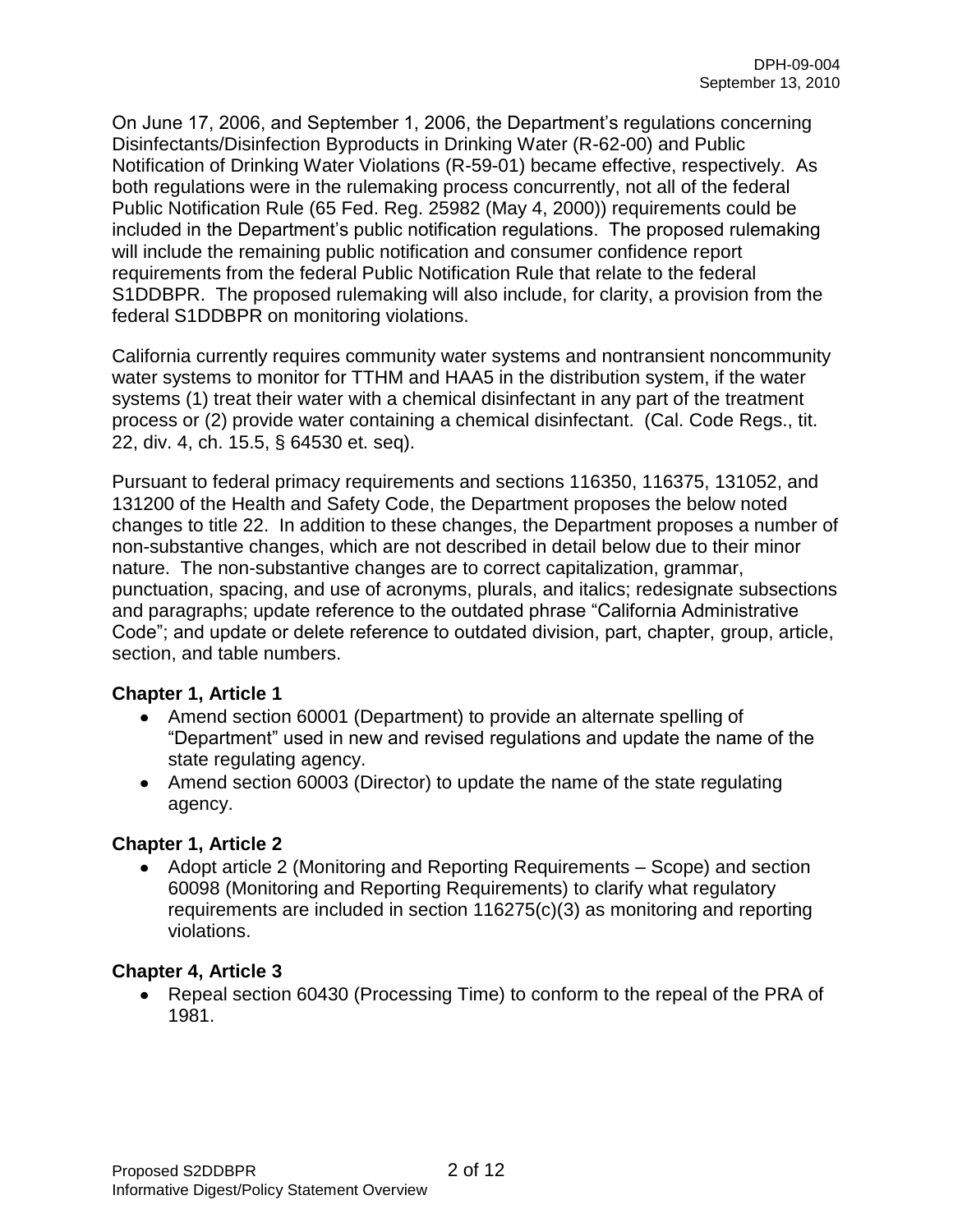## **Chapter 13, Article 3**

- Amend section 63790 (Examination Scheduling and Application Processing) to conform to the repeal of the PRA of 1981 and provide a title that is more descriptive and appropriate for the section.
- Amend section 63835 (Certification and Renewal Application Processing) to conform to the repeal of the PRA of 1981, clarify existing language, and provide a title that is more descriptive and appropriate for the section.

# **Chapter 14, Article 1**

- Amend section 64001 (Water Permit Application) to conform to the repeal of the PRA of 1981 and establish permit submittal requirement for a permit or amended permit.
- Repeal section 64002 (Processing Time) to conform to the repeal of the PRA of 1981 and delete obsolete language.

# **Chapter 14, Article 3**

- Amend section 64211 (Permit Requirement) to conform to the repeal of the PRA of 1981.
- Amend section 64213 (Chemical Quality Monitoring) to update a reference to approved analytical methods for volatile organic chemical analysis.

# **Chapter 14, Article 4**

- Amend section 64252 (Primacy Delegation Application) to (1) require Local Primacy Agencies (LPAs) to include in their application (a) the compliance status of water systems with chapter 15.5 and (b) an annual workplan, (2) delete obsolete language, and (3) conform to the repeal of the PRA of 1981.
- Amend section 64254 (Permits) to require LPAs to include compliance with chapter 15.5 during permit issuance.
- Amend section 64256 (Sampling and Monitoring) to ensure LPAs require water systems to comply with monitoring requirements of chapter 15.5.
- Amend section 64257 (Reporting) to require LPAs to report compliance of water systems with chapter 15.5.
- Amend section 64258 (Enforcement) to require LPAs to enforce chapter 15.5.

# **Chapter 15, Article 1**

- Adopt sections 64400.05 (Combined Distribution System), 64400.29 (Consecutive System), 64400.36 (Dual Sample Set), 64400.41 (Finished Water), 64400.66 (Locational Running Annual Average or LRAA), 64400.90 (Operational Evaluation Levels or OEL), 64402.30 (Wholesale System) to add necessary definitions.
- Amend section 64400.45 (GAC10) to revise the definition of GAC10 and clarify the monitoring frequency.
- Adopt 64400.46 (GAC20) to add a necessary definition and clarify the monitoring frequency.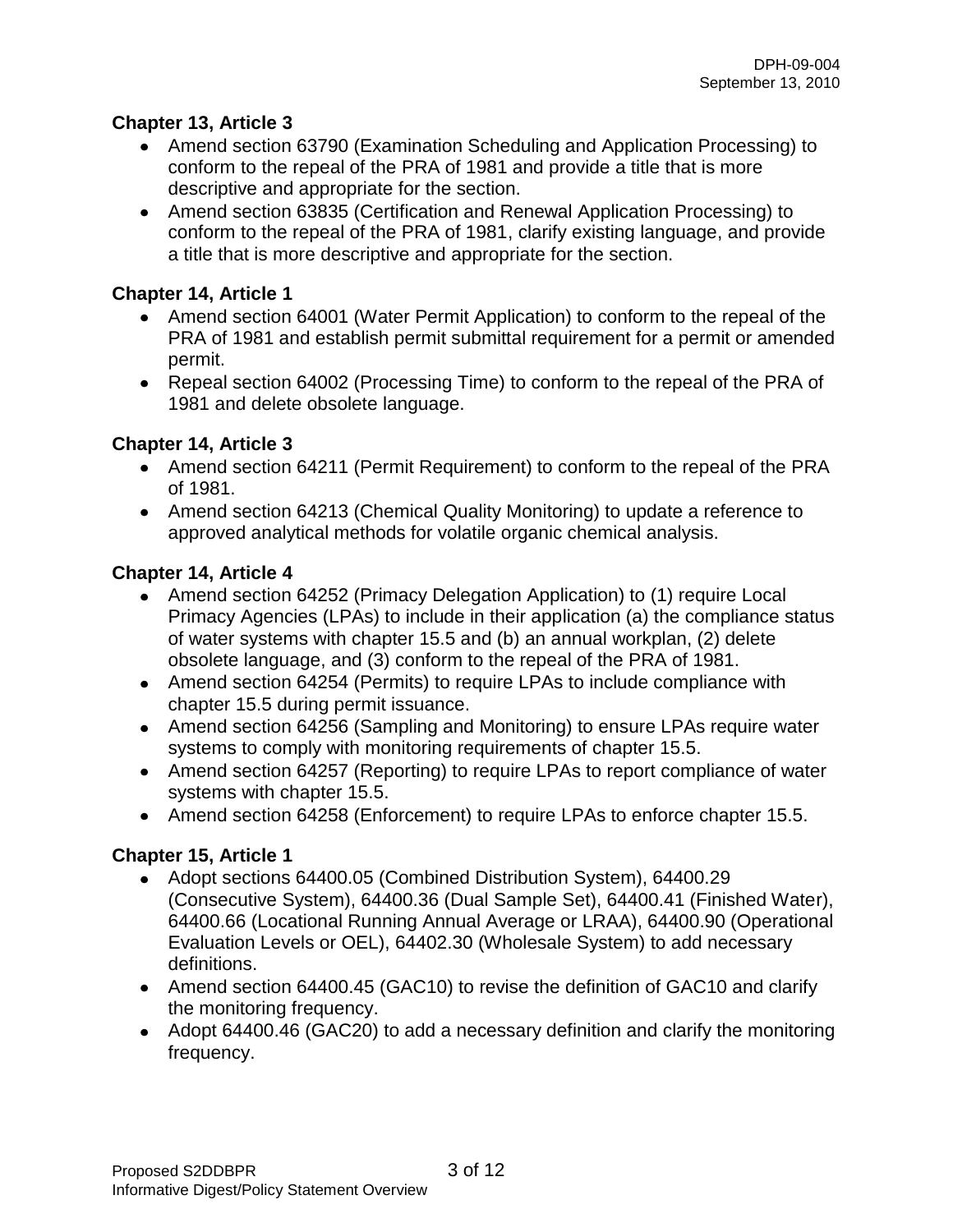## **Chapter 15, Article 2**

• Amend section 64415 (Laboratory and Personnel) to clarify who may perform required analyses, sample collection, and field tests; allow the use of methods for unique California-only regulated contaminants; and provide needed flexibility in the event the Department determines a U.S. EPA approved method is unacceptable.

#### **Chapter 15, Article 4.5**

Repeal section 64439 (Trihalomethanes Requirements) to eliminate obsolete requirements; TTHM is now regulated under chapter 15.5.

## **Chapter 15, Article 18**

- Amend section 64463.1 (Tier 1 Public Notice) to include notification of chlorite maximum contaminant level (MCL) and chlorine dioxide maximum residual disinfectant level (MRDL) violations. The U.S. EPA currently requires Tier 1 and Tier 2 public notification for violation of the chlorine dioxide MRDL and Tier 2 public notification for violation of the chlorite MCL. Chlorite is a degradation product of chlorine dioxide. The federal maximum residual disinfectant level goal for chlorine dioxide is 0.8 mg/L, the same as the maximum contaminant level goal for chlorite. The listed endpoints of concern for both are the neurodevelopmental effects associated with short-term exposures. As chlorine dioxide and chlorite have the same acute health effects, the Department believes that the response to excess chlorite in drinking water should not be less stringent than that for chlorine dioxide.
- Amend section 64463.4 (Tier 2 Public Notice) to include notification of MRDL violations and chapter 15.5 monitoring and testing procedure violations.
- Repeal section 64468.5 (Health Effects Language Disinfectants and Disinfection Byproducts) to delete obsolete language; health effects language for disinfectants and disinfection byproducts is now regulated in appendix 64465-G.

#### **Chapter 15, Article 19**

• Amend section 64470 (Record Maintenance) to use the term "microbiological" in lieu of "bacteriological" and require recordkeeping for turbidity analyses and monitoring plans.

## **Chapter 15, Article 20**

Amend section 64481 (Content of the Consumer Confidence Report) to (1) revise the definition of primary drinking water standard; add definitions for MRDL and MRDL goal; require reporting of chapter 15.5 detected contaminants; revise the type of information to be reported in the table of detected contaminants; clarify reporting of recycled provisions violations; use the phrase "California Department of Public Health" in lieu of "State Department of Health Services"; and delete references to obsolete federal requirements, (2) appendix 64481-A (Typical Origins of Contaminants with Primary MCLs) – provide a title that is more descriptive and appropriate for the appendix; adopt health effects language for surface water treatment, disinfection byproducts, disinfection byproduct precursors, and disinfectant residuals; and delete the obsolete TTHM health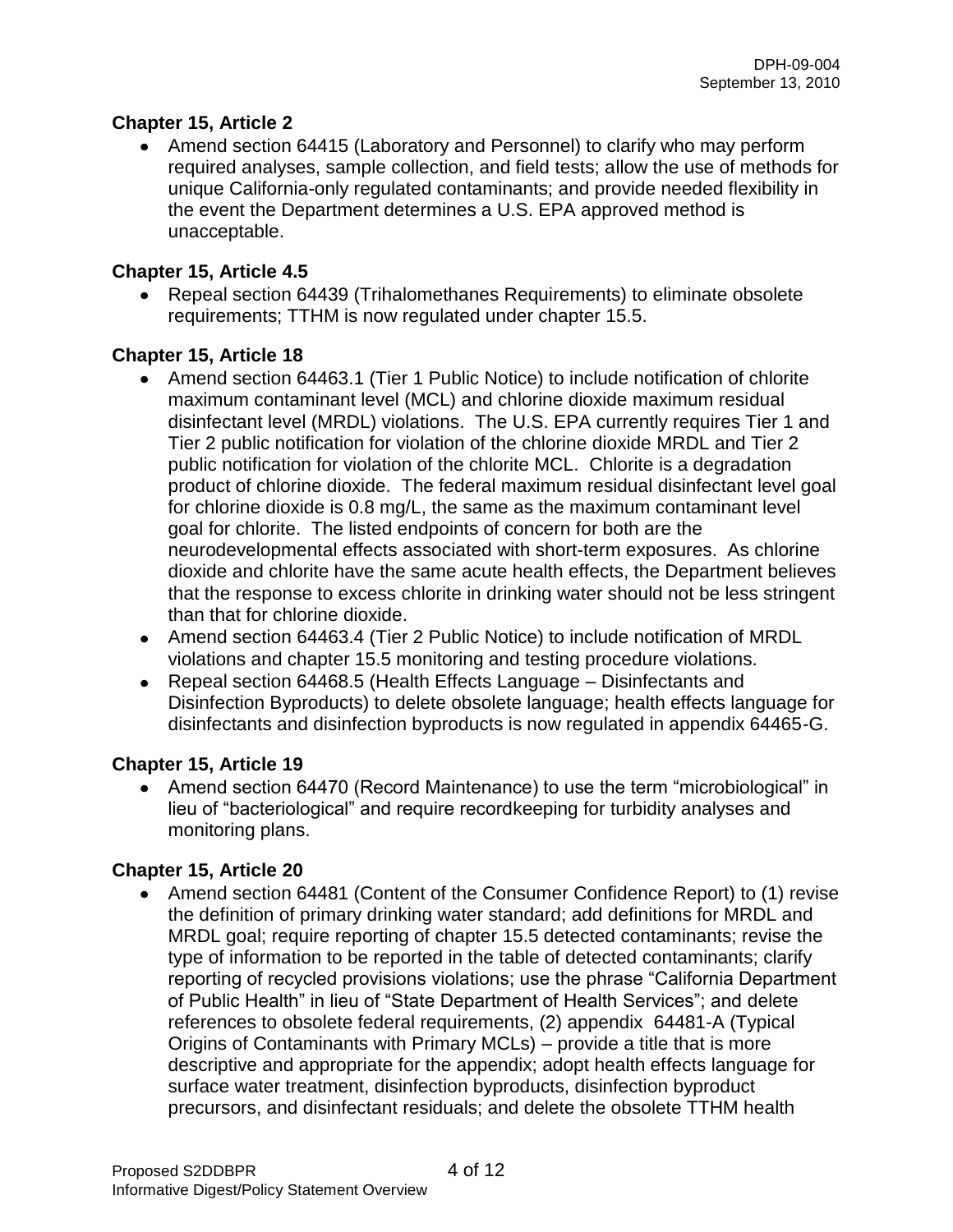effects language, and (3) appendix 64481-B (Typical Original of Contaminants with Secondary MCLs) – adopt health effects language for copper and delete the obsolete corrosivity health effects language.

#### **Chapter 15.5, Article 1**

• Amend section 64530 (Applicability of this Chapter) to specify applicability and schedules for water systems to (1) comply with IDSE requirements (incorporated federal rule by reference) and (2) conduct TTHM and HAA5 compliance monitoring and compliance calculations.

## **Chapter 15.5, Article 2**

Amend section 64533 (Maximum Contaminant Levels for Disinfection Byproducts) to revise detection limits for purposes of reporting disinfection byproducts and establish additional best available technologies for TTHM and HAA5 in table 64533-B (Best Available Technology Disinfection Byproducts).

## **Chapter 15.5, Article 3**

- Amend section 64534 (General Monitoring Requirements) to clarify who may perform required analyses, sample collection, and field tests; provide needed flexibility in the event the Department determines a U.S. EPA approved method is unacceptable; update federal rule citations relating to the proposed rulemaking; allow the use of U.S. EPA approved alternative testing methods; clarify that sample collection and field tests are to be performed by persons trained to perform such sample collections and/or tests; clarify the applicability of subsection (d); delete an outdated reference to the federal Information Collection Rule (ICR), because the ICR only remained in effect until December 30, 2000 (61 Fed. Reg. 24354 (May 14, 1996)); and clarify what constitutes monitoring violations and actions to be taken.
- Amend section 64534.2 (Disinfection Byproducts Monitoring) to establish additional criteria to resume routine TTHM/HAA5 monitoring based on source water TOC results; clarify when to analyze chlorite samples collected daily at the entrance to the distribution system; establish when to analyze chlorite samples collected in the distribution system [paragraph (b)(1)] and establish criteria for chlorite confirmation sampling and analysis for samples collected in the distribution system [paragraph (b)(4)] (it is constructed similarly to the determination for perchlorate; since chlorite poses a relatively acute risk of adverse effects, it is important to move quickly and take actions in response to the initial result); establish new criteria to reduce or remain on reduced bromate monitoring; require Department notification within 30 days if a system elects to reduce bromate monitoring or is required to resume routine bromate monitoring; establish criteria to resume routine bromate monitoring; establish routine, reduced, and increased monitoring requirements for TTHM and HAA5, when MCL compliance is determined on a LRAA basis at each monitoring location; establish requirements for undisinfected systems that begin using a disinfectant other than UV light after the IDSE compliance dates; require an operational evaluation when an operation evaluation level (OEL) is exceeded for TTHM or HAA5; when a system is able to identify the cause of the OEL exceedance, the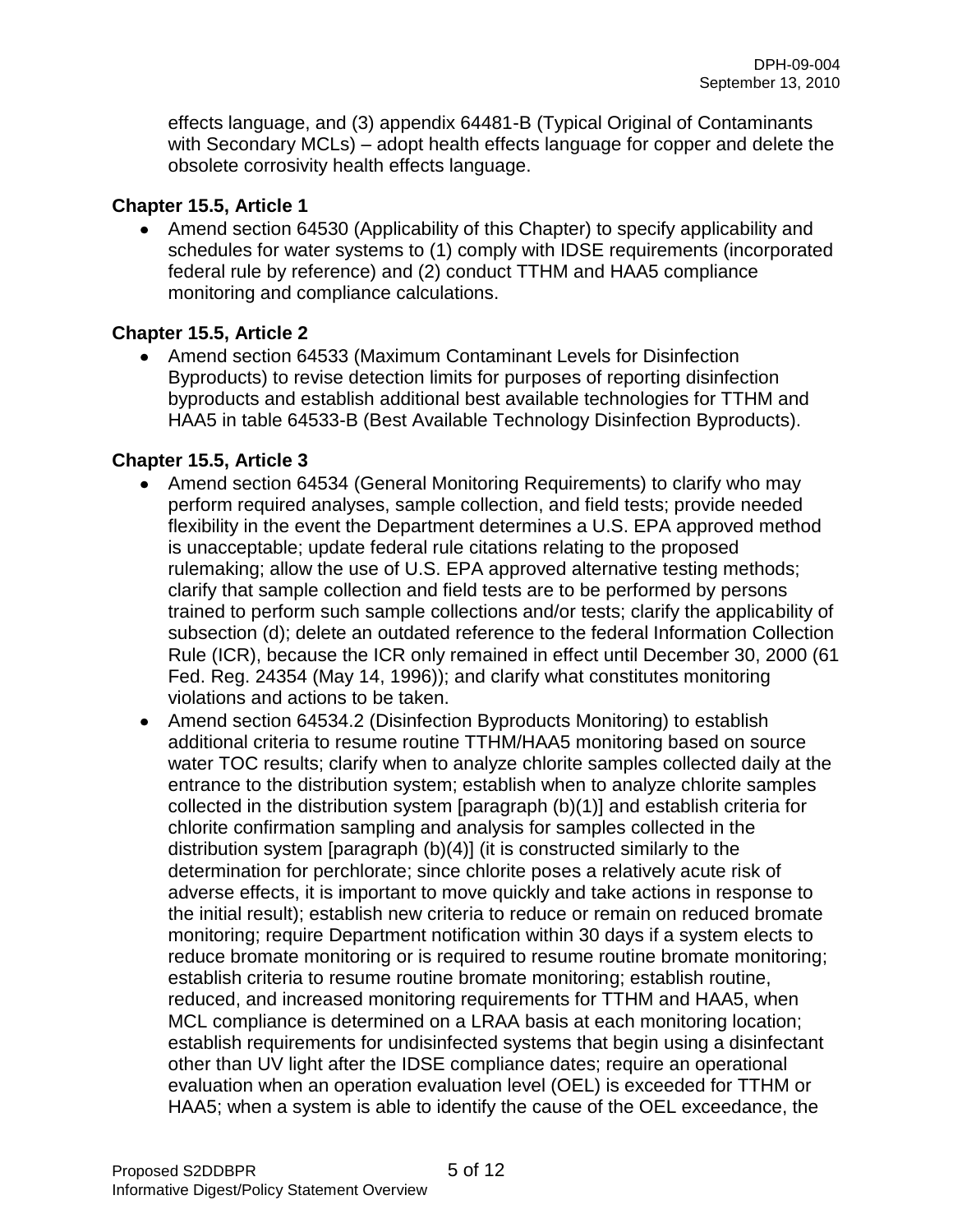request to limit the scope of the operational evaluation must be in writing; specify the time period associated with monitoring violations; and cite the sections that provide the detailed requirements for public notification and Department reporting.

- Amend section 64534.6 (Disinfection Byproduct Precursors (DBPP) Monitoring) to establish source water TOC monitoring requirements for systems that use an approved surface water, do not use conventional filtration to treat the water (i.e., a system uses direct filtration, diatomaceous earth filtration, or an alternative filtration technology, or meets the filtration avoidance criteria), and are seeking to qualify for reduced TTHM and HAA5 monitoring.
- Amend section 64534.8 (Monitoring Plans) to establish monitoring plan requirements for TTHM and HAA5 compliance monitoring locations, when MCL compliance is determined on a LRAA basis at each monitoring location.

#### **Chapter 15.5, Article 4**

Amend section 64535.2 (Determining Disinfection Byproducts Compliance) to clarify TTHM and HAA5 compliance determination requirements during the first year of monitoring, when MCL compliance is determined on a statewide basis and on a LRAA basis at each monitoring location; replace "at the end of the quarter" with "immediately" to clarify when the violation has occurred and for consistency with public notification requirements, which requires a water system to issue a notice when it learns of the violation; delete chlorite compliance determination requirements where non-compliance with the chlorite MCL would trigger Tier 2 public notification based on the arithmetic average of each three sample-set taken in the distribution system; establish chlorite compliance determination requirements where non-compliance with the chlorite MCL would trigger (1) Tier 1 and Tier 2 public notification based on samples taken at the entrance to the distribution system and in the distribution system, respectively (note: subsections(d)(1) and (d)(3) are constructed similarly to the determination for chlorine dioxide) and (2) Tier 1 public notification base on initial and confirmation samples taken in the distribution system (note: compliance based on a locational average is more stringent than a compliance based on a system average that includes the confirmation samples); establish TTHM and HAA5 compliance determination requirements after the first year of monitoring when MCL compliance is determined on a LRAA basis at each monitoring location; clarify how TTHM and HAA5 MCL compliance is determined if system is on increased monitoring; specify the time period associated with MCL violations when MCL compliance is determined on a LRAA basis at each monitoring location; and cite the sections that provide the detailed requirements for public notification and Department reporting.

## **Chapter 15.5, Article 6**

• Amend section 64537 (General Reporting Requirements) to provide a more appropriate title for the section; clarify the reporting deadline for systems that sample less frequently than quarterly; establish water system and Department notification requirements for a chlorite MCL or chlorine dioxide MRDL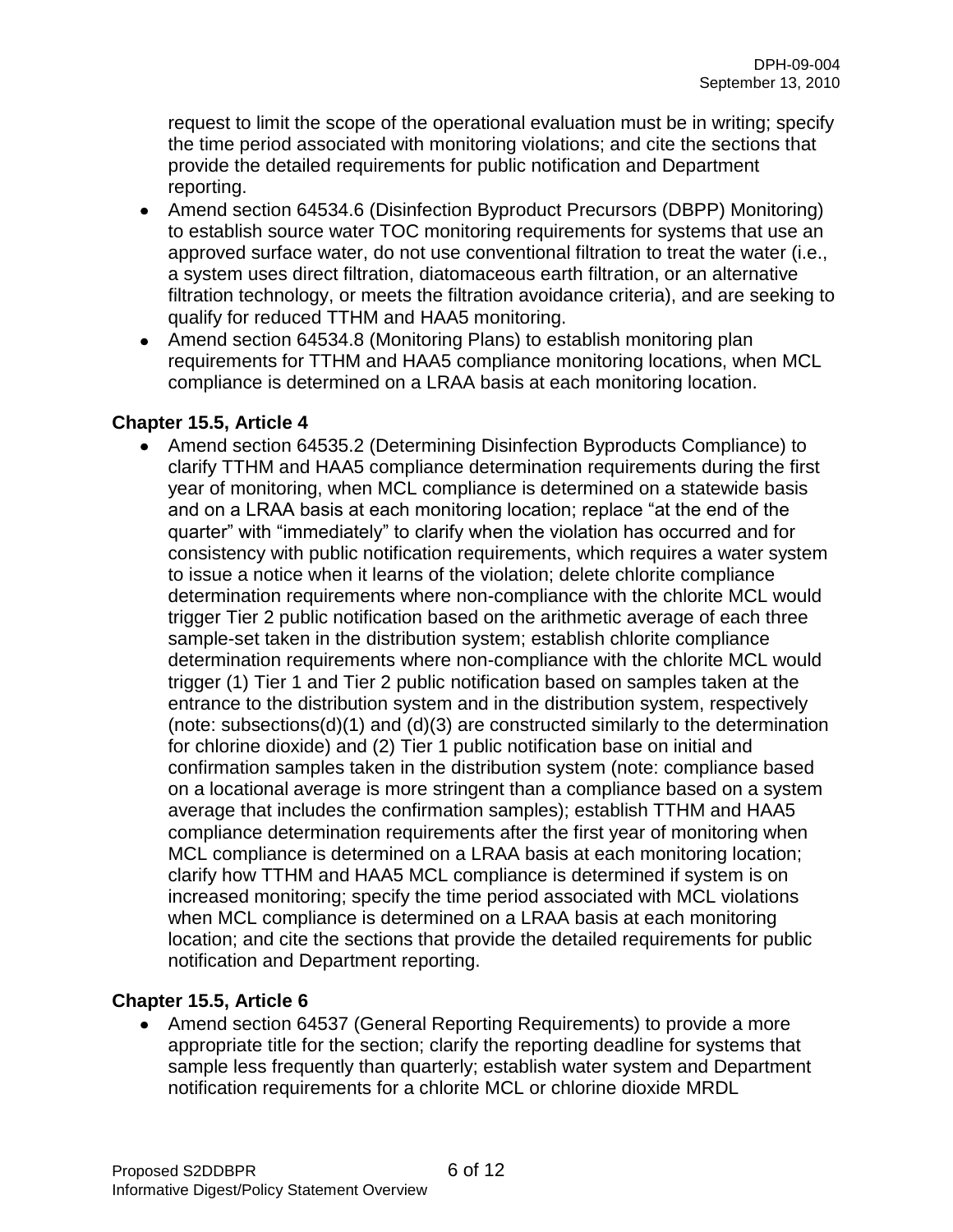exceedance; establish operational evaluation reporting requirements; and establish monitoring plan and chemical analysis recordkeeping requirements.

• Amend section 64537.2 (Disinfection Byproducts Reporting) to clarify applicability of reporting under table 64537.2-A; delete a chlorite reporting requirement that will be obsolete with the revisions made to section 64535.2(d); establish a chlorite reporting requirement, when a confirmation sample is taken pursuant to section 64634.2(b)(4); and establish TTHM and HAA5 reporting requirements when MCL compliance is determined on a LRAA basis at each monitoring location, under table 64537.2-B.

The net effect is that:

- Community water systems (CWS), and nontransient noncommunity water systems (NTNCWS) serving at least 10,000 persons, using a primary or residual disinfectant other than ultraviolet light or delivering water that has been treated with a primary or residual disinfectant other than ultraviolet light would be required to conduct an IDSE to characterize locations with high TTHM and HAA5 concentrations.
- CWS and NTNCWS using a primary or residual disinfectant other than ultraviolet light or delivering water that has been treated with a primary or residual disinfectant other than ultraviolet light would be required to:
	- Report TTHM and HAA5 results with respect to revised detection limits for purposes of reporting.
	- Comply with new routine, reduced, and increased monitoring requirements for TTHM and HAA5.
	- Comply with TTHM and HAA5 MCLs on a LRAA basis at each monitoring location.
	- If the operational evaluation level for TTHM or HAA5 is exceeded, conduct an operational evaluation and submit a report to the Department.
	- Update and submit to the Department monitoring plans to specify TTHM and HAA5 monitoring locations, where MCL compliance is determined on a LRAA basis at each monitoring location.
	- Report to the Department information on TTHM and HAA5 monitoring and MCL compliance, where MCL compliance is determined on a LRAA basis at each monitoring location.
- CWS and NTNCWS that treat their water with a chemical disinfectant in any part of the treatment process or provide water containing a chemical disinfectant would be required to:
	- If using chlorine or chloramines as a disinfectant:
		- o Comply with additional criteria to resume routine TTHM and HAA5 monitoring (compliance on a system-wide basis).
	- If using chlorine dioxide as a disinfectant:
		- o Report chlorite results with respect to a revised detection limit for purposes of reporting.
		- o Comply with time frames for analyzing chlorite samples collected at the entrance to the distribution system and collected in the distribution system.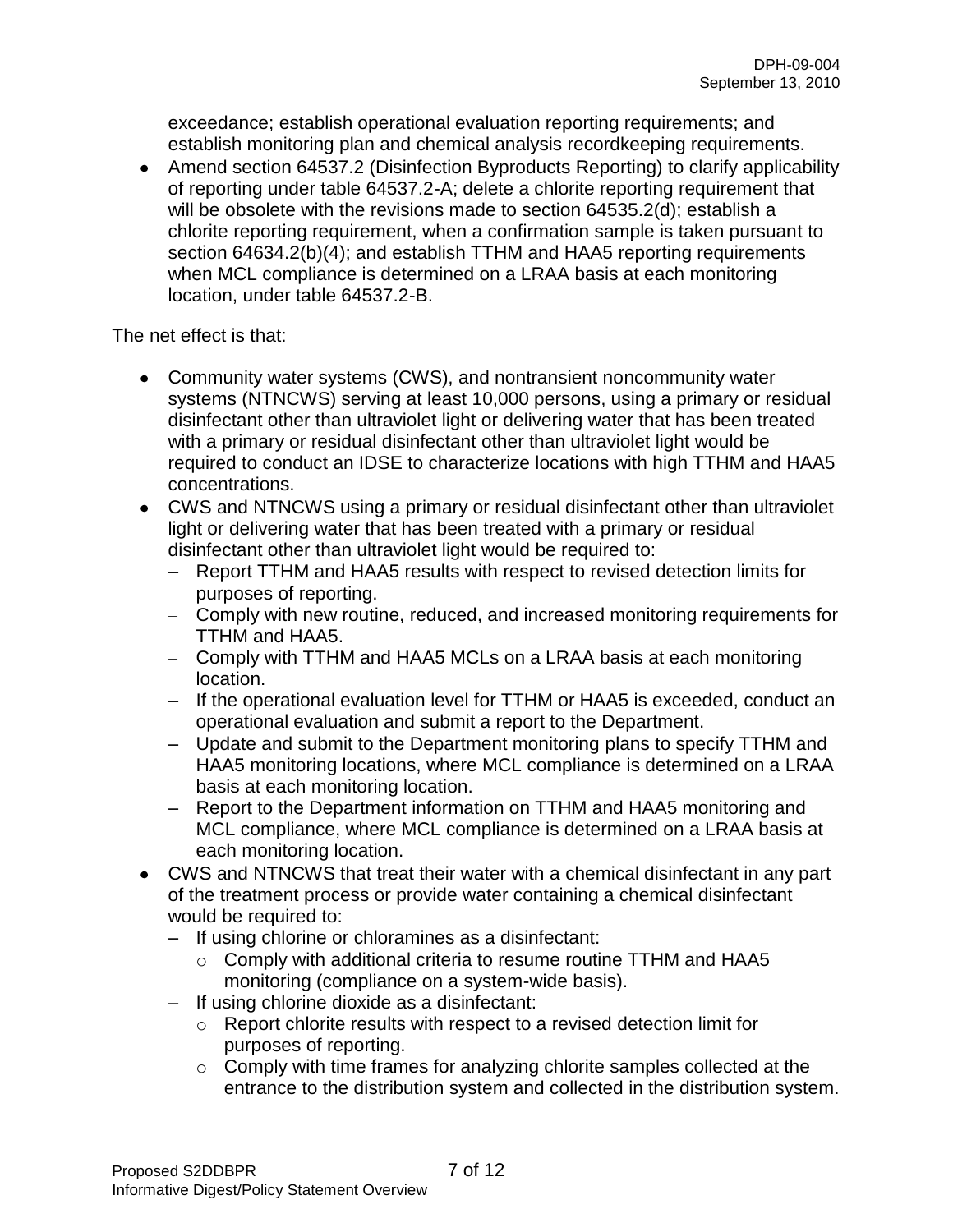- $\circ$  Conduct confirmation sampling for chlorite in the distribution system when applicable.
- o Comply with chlorite MCL and chlorine dioxide MRDLs, where noncompliance results in Tier 1 or Tier 2 public notification.
- $\circ$  Comply with laboratory notification requirements of the water system and Department when a sample exceeds a chlorite MCL or chlorine dioxide MRDL.
- o Report to the Department information on chlorite monitoring and MCL compliance.
- If using ozone as a disinfectant:
	- o Report bromate results with respect to a revised detection limit for purposes of reporting.
	- o Comply with new criteria to reduce or remain on reduced bromate monitoring.
	- o Notify the Department if going on reduced bromate monitoring or resuming routine bromate monitoring.
	- o Comply with criteria to resume routine bromate monitoring.
- If using an approved surface water, not using conventional filtration, and seeking to qualify for reduced TTHM and HAA5 monitoring:
	- o Conduct source water TOC monitoring.
- Update and submit to the Department monitoring plans if applicable.
- Undisinfected CWS and NTNCWS that begin using a disinfectant other than UV light after the IDSE compliance dates would be required to consult with the Department, establish monitoring locations, and prepare a monitoring plan.
- LPAs would be granted the responsibility and authority to implement and enforce chapter 15.5.
- CWS and NTNCWS would be required to conduct:
	- Tier 1 public notification for acute violation of the chlorite MCL or chlorine dioxide MRDL.
	- Tier 2 public notification for:
		- non-acute violation of the chlorite MCL or chlorine dioxide MRDL or,
		- if the Department determines a Tier 2 rather than a Tier 3 public notice is required, violation of other monitoring and testing procedure requirements of chapter 15 (i.e., public notification and consumer confidence report requirements) or chapter 15.5.
- Public water systems would be required to maintain records for microbiological (in lieu of bacteriological) analyses, turbidity analyses, and monitoring plans.
- Public water systems would be required to include in their Consumer Confidence Report, if applicable, detections and violations of chapter 15.5 contaminants, violations of regulatory action levels and recycled provisions, and health effects language for surface water treatment, chapter 15.5 contaminants, and copper.
- Public water systems would be allowed to use U.S. EPA approved alternative test methods for analysis of chapter 15.5 contaminants.
- The Department would no longer be required to regulate its activities when considering and issuing permits.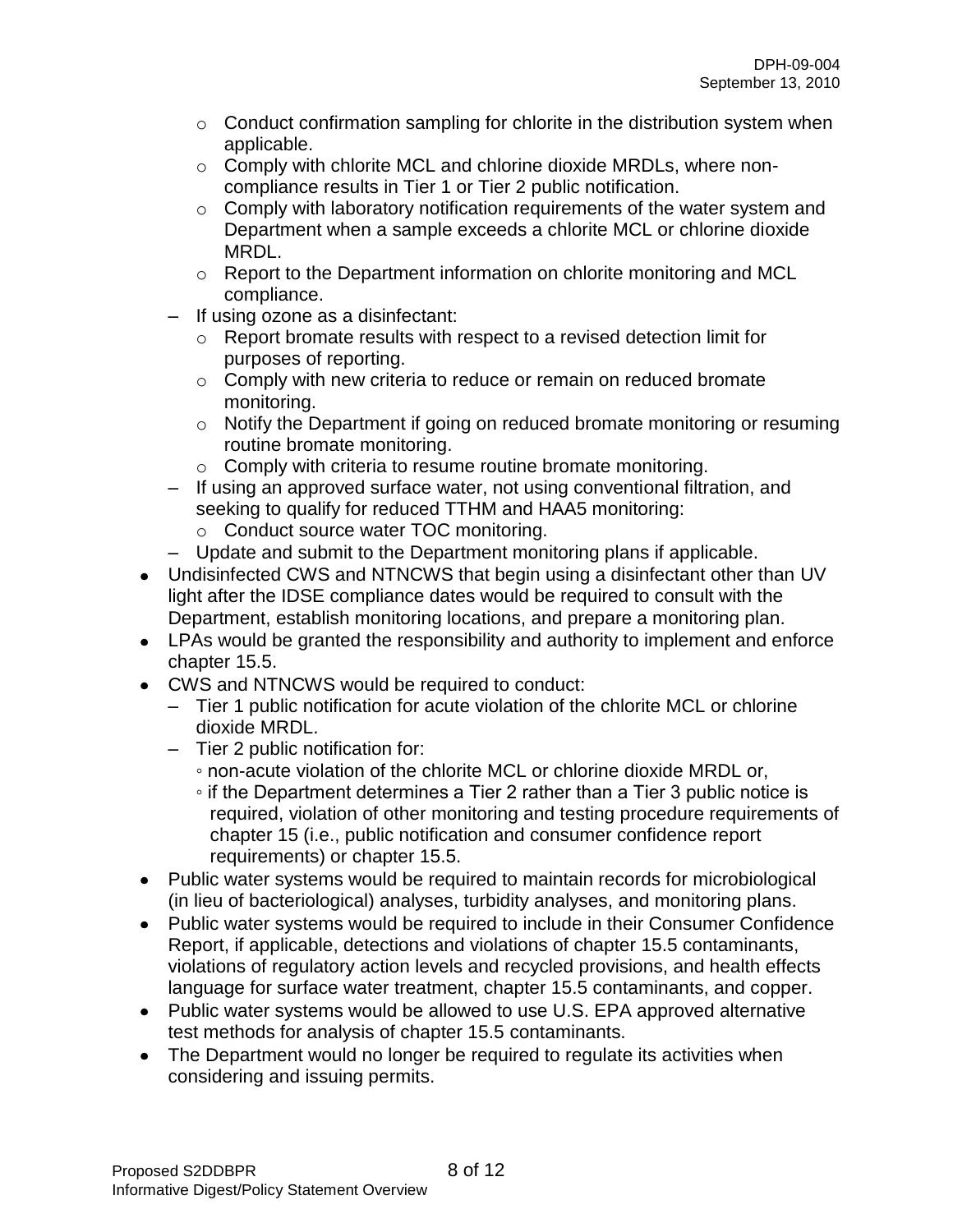None of the proposed amendments would affect California's primacy status, because the net effect of these amendments is that the state's regulation would be at least as stringent as the federal regulation.

The following table summarizes the proposed amendments with respect to the Federal citation references:

- 2009 FR are to 40 Code of Federal Regulations part 141 (74 Fed. Reg 30953 (June 29, 2009)), "National Primary Drinking Water Regulations: Minor Correction to Stage 2 Disinfectants and Disinfection Byproducts Rule and Changes in References to Analytical Methods".
- 2006 FR are to 40 Code of Federal Regulations, part 141 (71 Fed. Reg. 388 (January 4, 2006)), "Stage 2 Disinfectants and Disinfection Byproducts Rule".
- 1/2006 FR are to 40 Code of Federal Regulations part 141 (71 Fed. Reg 4644) (January 27, 2006), "Stage 2 Disinfectants and Disinfection Byproducts Rule, Correction".
- 6/2006 FR are to 40 Code of Federal Regulations part 141 (71 Fed. Reg. 37168 (June 29, 2006)), "Stage 2 Disinfectants and Disinfection Byproducts Rule, Correction".
- 2000 FR are to 40 Code of Federal Regulations part 141 (65 Fed. Reg. 25982 (May 4, 2000)), "Public Notification Rule".
- 1998 FR are to 40 Code of Federal Regulations part 141 (63 Fed. Reg. 44512 (August 19, 1998), "Consumer Confidence Reports".
- 12/1998 FR are to 40 Code of Federal Regulations part 141 (63 Fed. Reg. 69390 (December 16, 1998), "Disinfectants and Disinfection Byproducts Rule".

| <b>State Citation</b>                                                                                                                     | <b>Federal Citation</b>                         | <b>Differences</b>                                                                                                                                                 |
|-------------------------------------------------------------------------------------------------------------------------------------------|-------------------------------------------------|--------------------------------------------------------------------------------------------------------------------------------------------------------------------|
| 64400.36                                                                                                                                  | 2006 FR; 141.2                                  | Did not include the federal<br>language concerning the<br>purpose of the definition, as this<br>is considered narrative.                                           |
| 64400.45                                                                                                                                  | 2006 FR; 141.2                                  | Added language to clarify the<br>monitoring frequency.                                                                                                             |
| 64400.46                                                                                                                                  | 2006 FR; 141.2                                  | Added language to clarify the<br>monitoring frequency.                                                                                                             |
| 64481(d)(3)                                                                                                                               | 2000 FR; 141.153(d)(6)                          | Added language to clarify that<br>the table shall clearly identify<br>any data indicating a violation of<br>regulatory action levels.                              |
| 64481(g)(2)                                                                                                                               | 1998 FR; 141.153(f)(2)                          | Added language to clarify that<br>recycled provisions are part of<br>the Subpart H filtration and<br>disinfection requirements.                                    |
| 64481, Appendix 64481-A,<br>Disinfection Byproducts,<br><b>Disinfection Byproduct</b><br>Precursors, and Disinfectant<br><b>Residuals</b> | 2000 FR; Appendix A to Subpart<br>O of Part 141 | Disinfectants (Chloramines,<br>Chlorine, and Chlorine Dioxide)<br>- Modified language for ease in<br>understanding the relationship to<br>disinfection byproducts. |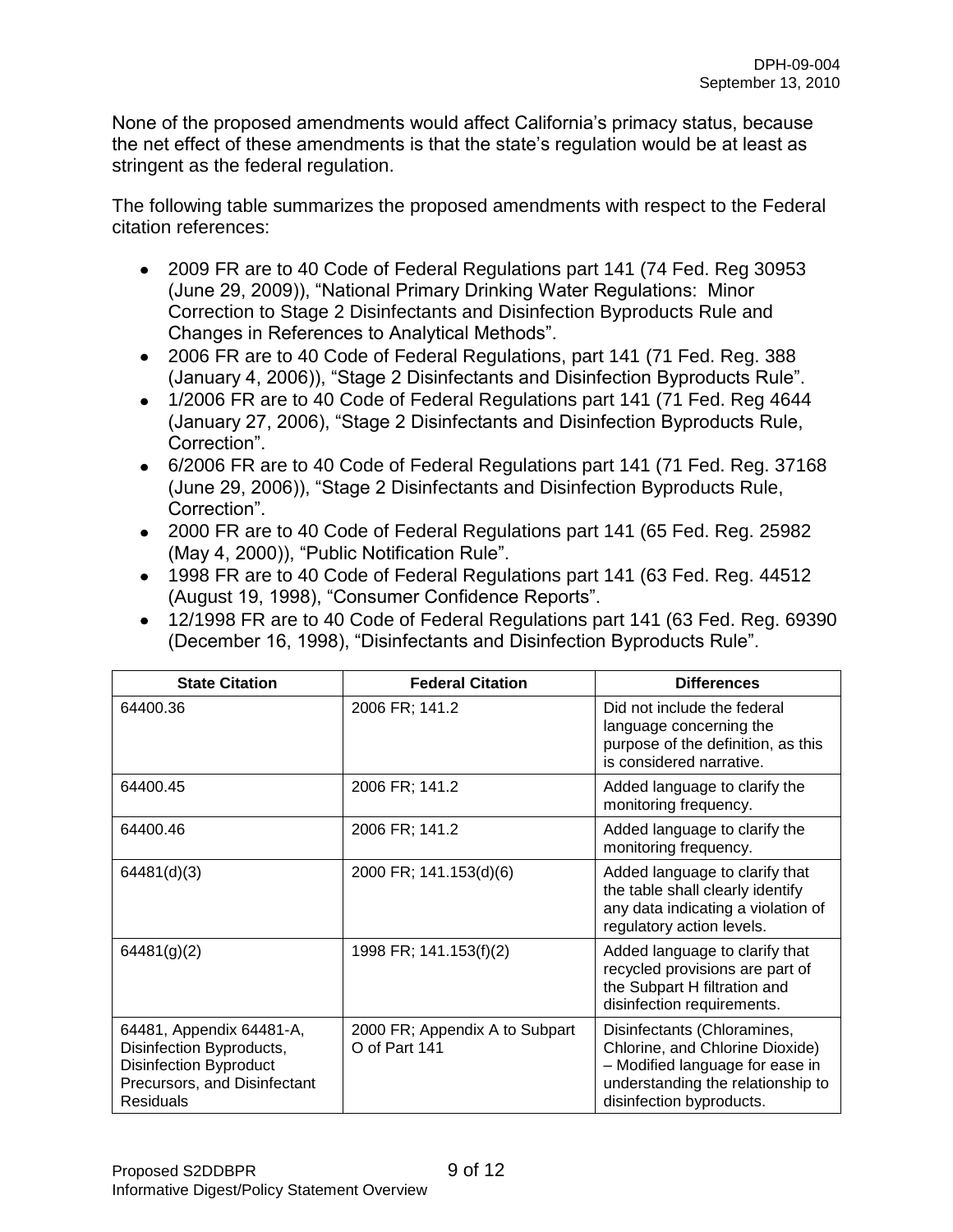| <b>State Citation</b>              | <b>Federal Citation</b>                                                            | <b>Differences</b>                                                                                                                                                                                                                                                                                                                                                                                                                                 |
|------------------------------------|------------------------------------------------------------------------------------|----------------------------------------------------------------------------------------------------------------------------------------------------------------------------------------------------------------------------------------------------------------------------------------------------------------------------------------------------------------------------------------------------------------------------------------------------|
|                                    |                                                                                    | <b>Control of Disinfection Byproduct</b><br>Precursors (Total Organic<br>Carbon) - Modified language to<br>include manmade sources as a<br>source of TOC.                                                                                                                                                                                                                                                                                          |
| 64530(c)                           | 2009 FR; 141.605(b)<br>2006 FR; 141.600 - 141.605                                  | Incorporated IDSE requirements<br>by reference.                                                                                                                                                                                                                                                                                                                                                                                                    |
| 64534.2(c)(2)                      | 2006 FR; 141.132(b)(3)(ii)(B)                                                      | Added language to require<br>CDPH notification of a change in<br>monitoring frequency. The<br>notification is necessary to<br>inform CDPH that monitoring is<br>reduced as the system qualified<br>for reduced monitoring and is not<br>a result of a monitoring failure.                                                                                                                                                                          |
| 64534.2(c)(3)                      | 2006 FR; 141.132(b)(3)(ii)(B)                                                      | Added language to require<br>CDPH notification of a change in<br>monitoring frequency. The<br>notification is necessary to<br>inform CDPH that monitoring is<br>reduced as the system qualified<br>for reduced monitoring and is not<br>a result of a monitoring failure.                                                                                                                                                                          |
| 64534.2(d)(1), Table 64534.2-<br>C | 2009 FR; 141.621(a)(2), Footnote<br>2<br>2006 FR; 141.620(c)(6) &<br>141.621(a)(2) | For clarity, reorganized column<br>order, column headings, and<br>footnote numbering.                                                                                                                                                                                                                                                                                                                                                              |
| 64534.2(d)(3)                      | 2006 FR; 141.623(a)                                                                | For consistency with existing<br>state regulation [section<br>64534.2(a)(1)], added language<br>to (1) require the system to apply<br>to the Department for reduce<br>monitoring and (2) specify what<br>information must be included in<br>the application for the<br>Department to make a<br>determination. An application to<br>reduce monitoring is necessary<br>to ensure that all criteria are met<br>before a system reduces<br>monitoring. |
| 64534.2(d)(3), Table 64534.2-<br>D | 2006 FR; 141.623(a)                                                                | For clarity, reorganized column<br>order and column headings.<br>For systems using only<br>groundwater not under direct<br>influence of surface water and<br>serving <500 population, the<br>number of distribution system<br>monitoring locations is revised to<br>read "1 dual sample set every<br>third year" instead of "1 dual                                                                                                                |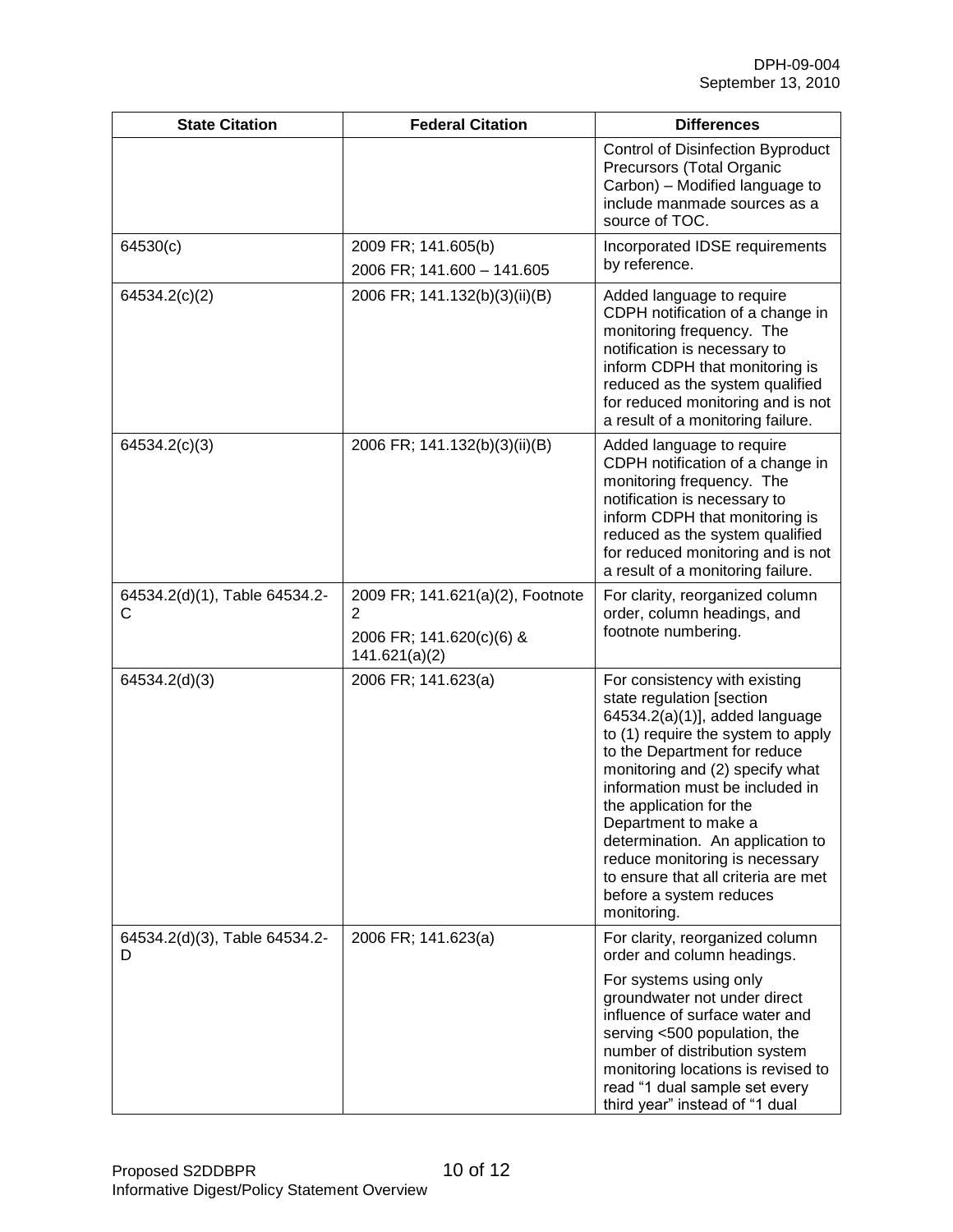| <b>State Citation</b> | <b>Federal Citation</b>            | <b>Differences</b>                                                                                                                                                                                                                                                                                                                                                                                                                                                                                                                                                                                                                                                                                                  |
|-----------------------|------------------------------------|---------------------------------------------------------------------------------------------------------------------------------------------------------------------------------------------------------------------------------------------------------------------------------------------------------------------------------------------------------------------------------------------------------------------------------------------------------------------------------------------------------------------------------------------------------------------------------------------------------------------------------------------------------------------------------------------------------------------|
|                       |                                    | sample set per year" to agree<br>with "every third year" in the<br>monitoring period column. The<br>monitoring frequency<br>disagreement and the language<br>that was intended are discussed<br>on page 30955 in 2009 FR.                                                                                                                                                                                                                                                                                                                                                                                                                                                                                           |
| 64534.2(d)(6)         | 2006 FR; 141.626(a) & (b)          | Added language to clarify that<br>system request to limit the scope<br>of the operational evaluation<br>must be in writing.                                                                                                                                                                                                                                                                                                                                                                                                                                                                                                                                                                                         |
| 64534.6(c)(1)         | 2006 FR; 141.132(b)(1)(iii)        | Does not include reference to<br>"April 1, 2008" since that date<br>has passed.                                                                                                                                                                                                                                                                                                                                                                                                                                                                                                                                                                                                                                     |
| 64534.6(c)(2)         | 2006 FR; 141.132(b)(1)(iii)        | Added language to clarify when<br>a system on reduced source<br>water TOC monitoring would<br>need to return to routine source<br>water TOC monitoring.                                                                                                                                                                                                                                                                                                                                                                                                                                                                                                                                                             |
|                       |                                    | Revised "at the end of the<br>quarter" to read "immediately" to<br>clarify when the violation has<br>occurred and for consistency<br>with public notification<br>requirements, which requires a<br>water system to issue a notice<br>when it learns of the violation.                                                                                                                                                                                                                                                                                                                                                                                                                                               |
| 64534.8(a)            | 2006 FR; 141.622(a)(1), (b), & (c) | Retained existing state language<br>for consistency to (1) require all<br>systems to submit plans to the<br>Department for review and<br>approval prior to implementation<br>(2) make plans available to the<br>public available no later than 30<br>days following the applicable<br>compliance date. The federal<br>language requires systems<br>serving more than 3300 persons<br>to submit plans prior to<br>monitoring, if the systems did not<br>include the information in their<br><b>IDSE report.</b> The Department<br>believes it is necessary to review<br>and approve all plans before<br>monitoring begins to verify that<br>the proposed monitoring<br>locations and frequencies are<br>appropriate. |
| 64535.2(e)(2)         | 2006 FR; 141.620(d)(2)             | Added language to clarify how<br>MCL compliance is determined if<br>system is on increased<br>monitoring.                                                                                                                                                                                                                                                                                                                                                                                                                                                                                                                                                                                                           |